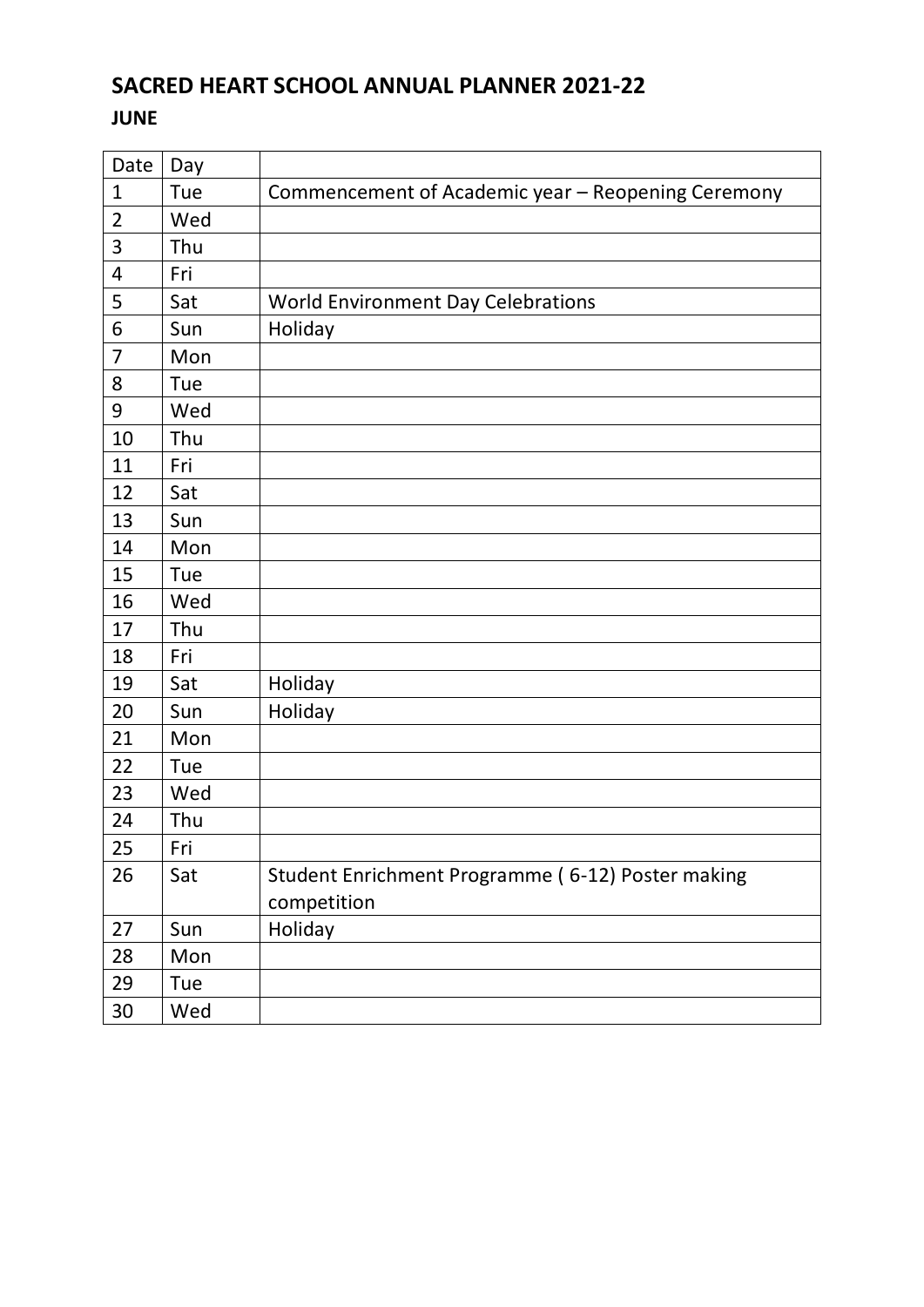# **SACRED HEART SCHOOL ANNUAL PLANNER 2021-22**

#### **JULY**

| Date           | Day |                                                                   |
|----------------|-----|-------------------------------------------------------------------|
| $\mathbf{1}$   | Thu |                                                                   |
| $\overline{2}$ | Fri |                                                                   |
| 3              | Sat | St. Thomas Day                                                    |
| 4              | Sun | Holiday                                                           |
| 5              | Mon | <b>World Environment Day Celebrations</b>                         |
| 6              | Tue | Holiday                                                           |
| $\overline{7}$ | Wed |                                                                   |
| 8              | Thu |                                                                   |
| 9              | Fri |                                                                   |
| 10             | Sat | Holiday                                                           |
| 11             | Sun | World population Day/ Holiday                                     |
| 12             | Mon | <b>School Parliament Election</b>                                 |
| 13             | Tue |                                                                   |
| 14             | Wed |                                                                   |
| 15             | Thu |                                                                   |
| 16             | Fri |                                                                   |
| 17             | Sat |                                                                   |
| 18             | Sun | Holiday                                                           |
| 19             | Mon |                                                                   |
| 20             | Tue | <b>Bakrid Holiday</b>                                             |
| 21             | Wed |                                                                   |
| 22             | Thu |                                                                   |
| 23             | Fri |                                                                   |
| 24             | Sat | Inter House Events Classes 1&2 Story telling, Classes 3 - 4       |
|                |     | Story telling EnglishClasses $5 - 7$ Recitation, Classes $8 - 10$ |
|                |     | Quiz, Classes 9 -12 Paper Craft                                   |
| 25             | Sun | Holiday                                                           |
| 26             | Mon | Monthly test (classes 1 & 2)                                      |
| 27             | Tue |                                                                   |
| 28             | Wed |                                                                   |
| 29             | Thu |                                                                   |
| 30             | Fri |                                                                   |
| 31             | Sat |                                                                   |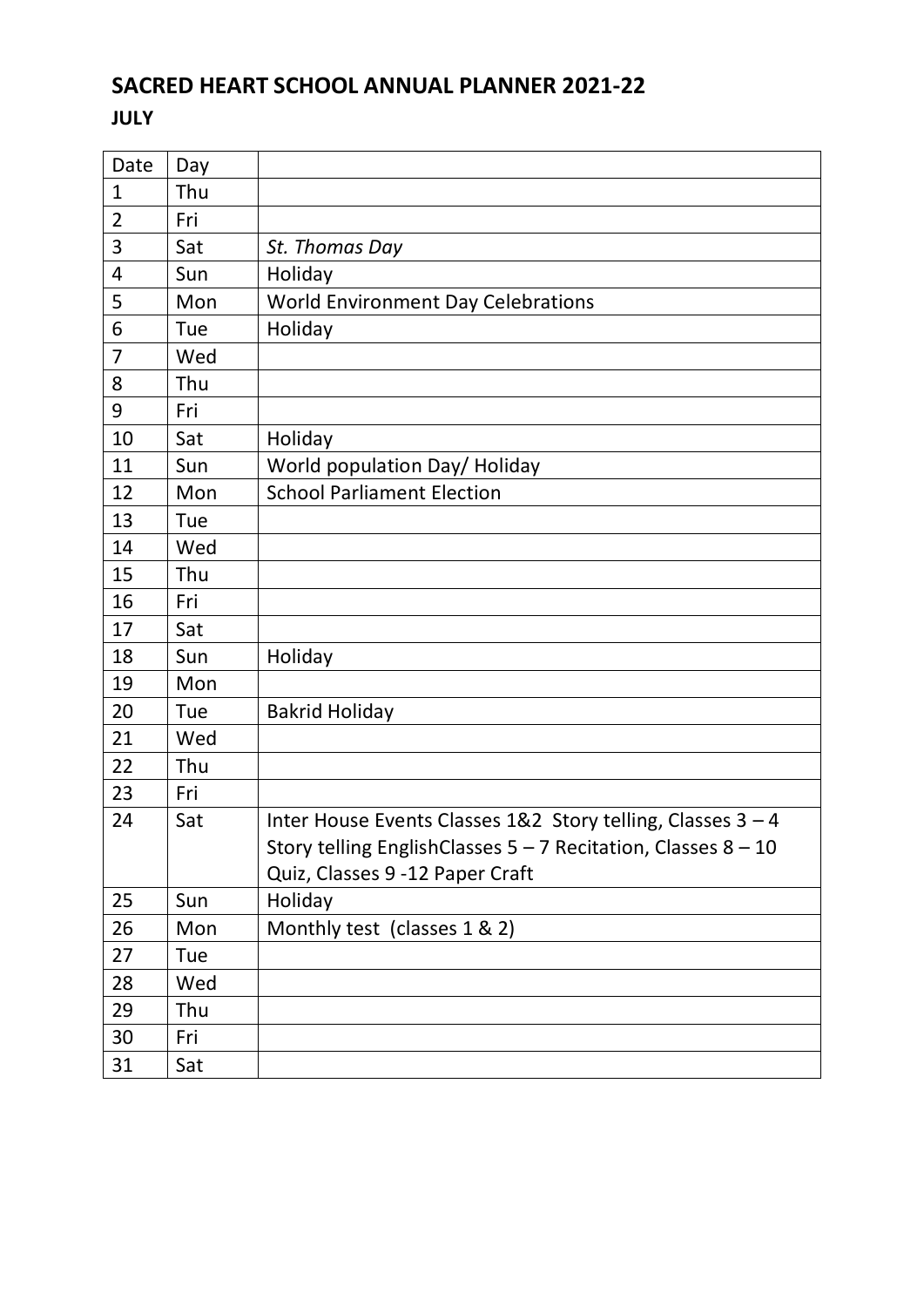# **SACRED HEART SCHOOL ANNUAL PLANNER 2021-22 AUGUST**

| Date         | Day |                                                                                                                              |
|--------------|-----|------------------------------------------------------------------------------------------------------------------------------|
| $\mathbf{1}$ | Sun |                                                                                                                              |
| 2            | Mon | Pre Midterm (1-8)                                                                                                            |
| 3            | Tue |                                                                                                                              |
| 4            | Wed |                                                                                                                              |
| 5            | Thu |                                                                                                                              |
| 6            | Fri | Hiroshima Day                                                                                                                |
| 7            | Sat |                                                                                                                              |
| 8            | Sun | Karkkidakavavu Holiday                                                                                                       |
| 9            | Mon | PA1 (9-12)                                                                                                                   |
| 10           | Tue |                                                                                                                              |
| 11           | Wed |                                                                                                                              |
| 12           | Thu |                                                                                                                              |
| 13           | Fri | Patriotic Song Competition (6-8), Declamation (3-5)                                                                          |
| 14           | Sat |                                                                                                                              |
| 15           | Sun |                                                                                                                              |
| 16           | Mon | Student Enrichment Programme (SEP) XII                                                                                       |
| 17           | Tue | <b>Student Enrichment Programme</b><br>(SEP) XII                                                                             |
| 18           | Wed | Onam Celebration, School closes for Onam holidays                                                                            |
| 19           | Thu | Muharram, PookkalamCompetition,                                                                                              |
|              |     | <b>Student Enrichment Programme</b><br>(SEP) X                                                                               |
| 20           | Fri | (SEP) X<br><b>Student Enrichment Programme</b>                                                                               |
| 21           | Sat | Thiruvonam                                                                                                                   |
| 22           | Sun |                                                                                                                              |
| 23           | Mon |                                                                                                                              |
| 24           | Tue | School reopens after Onam holidays                                                                                           |
| 25           | Wed |                                                                                                                              |
| 26           | Thu |                                                                                                                              |
| 27           | Fri |                                                                                                                              |
| 28           | Sat | Inter House Events Classes 1 & 2 Crayon Colouring, Classes 3 - 4<br>Water Colouring Classes 5,6,7 Elocution Malayalam 8,9,10 |
| 29           | Sun |                                                                                                                              |
| 30           | Mon | Sree Krishna Jayanthi<br>Holiday (Open House X, XII), SEP XI                                                                 |
| 31           | Tue | <b>Student Enrichment Programme</b><br>(SEP) XI                                                                              |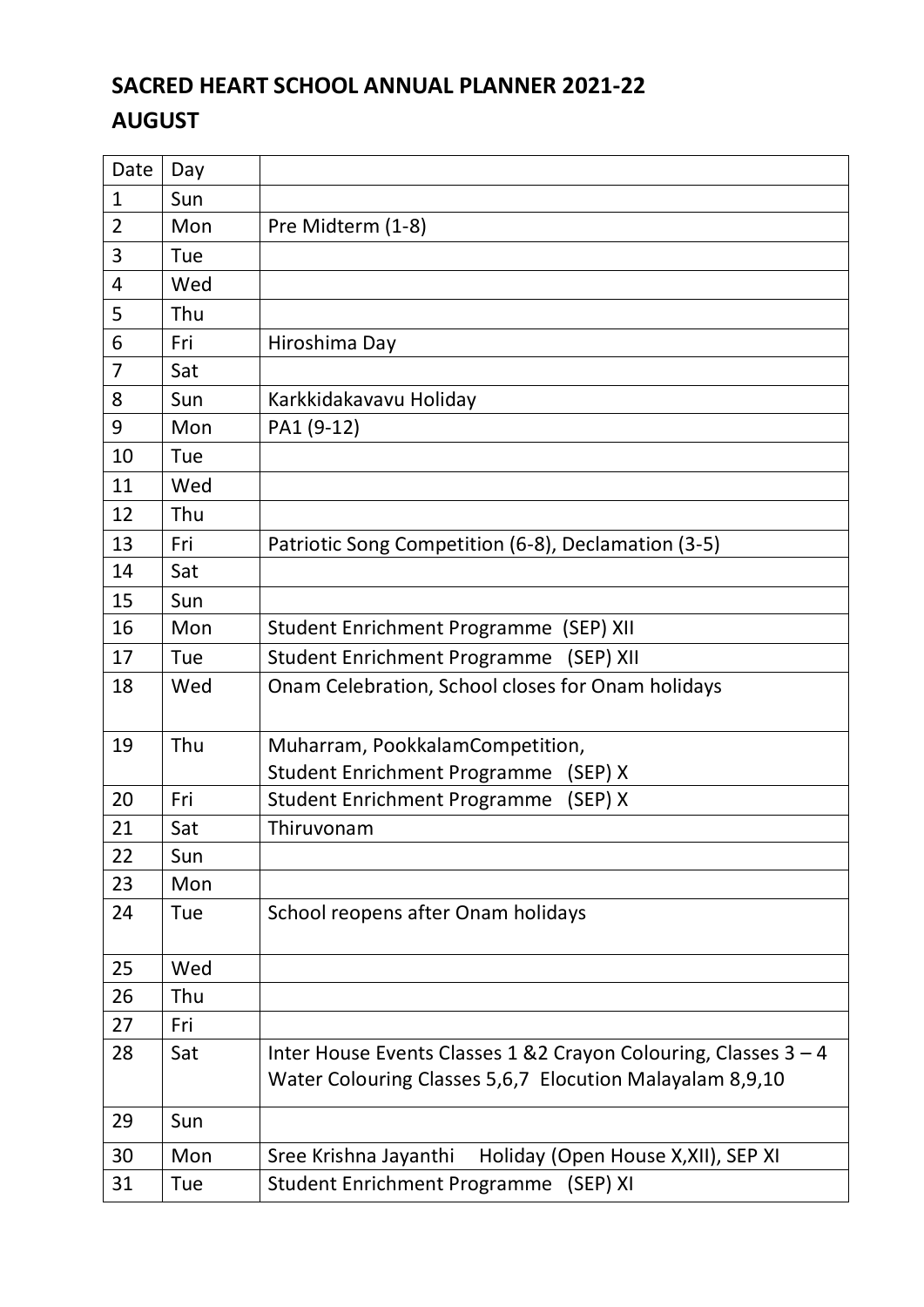# **SACRED HEART SCHOOL ANNUAL PLANNER 2021-22 SEPTEMBER**

| Date           | Day |                                                                             |
|----------------|-----|-----------------------------------------------------------------------------|
| $\mathbf{1}$   | Wed |                                                                             |
| $\overline{2}$ | Thu |                                                                             |
| 3              | Fri |                                                                             |
| 4              | Sat |                                                                             |
| 5              | Sun | Teachers day - Holiday                                                      |
| 6              | Mon | Hiroshima Day                                                               |
| $\overline{7}$ | Tue |                                                                             |
| 8              | Wed | World Literacy day, Nursery & K.G Admission (2022-23) Open                  |
| 9              | Thu |                                                                             |
| 10             | Fri |                                                                             |
| 11             | Sat | <b>Inter House Events Class I&amp;II (Rhymes) Class III to V(Recitation</b> |
|                |     | Malayalam), Health Orientation Programme (Class VI to XII)                  |
| 12             | Sun | Holiday                                                                     |
| 13             | Mon |                                                                             |
| 14             | Tue | World First Aid Day                                                         |
| 15             | Wed |                                                                             |
| 16             | Thu | World Ozone day                                                             |
| 17             | Fri |                                                                             |
| 18             | Sat | <b>Inter House Events KG (Smart Kid) Class VI to VIII (Recitation</b>       |
|                |     | Hindi)                                                                      |
| 19             | Sun | Holiday                                                                     |
| 20             | Mon |                                                                             |
| 21             | Tue | SreeNarayana Guru Samathi, Holiday                                          |
| 22             | Wed |                                                                             |
| 23             | Thu |                                                                             |
| 24             | Fri |                                                                             |
| 25             | Sat | Monthly Test (Class 1 &2) Inter House Events - Classes IX to XII            |
|                |     | (Recitation English)                                                        |
| 26             | Sun |                                                                             |
| 27             | Mon | World Tourism day                                                           |
| 28             | Tue |                                                                             |
|                |     |                                                                             |
| 29             | Wed |                                                                             |
| 30             | Thu |                                                                             |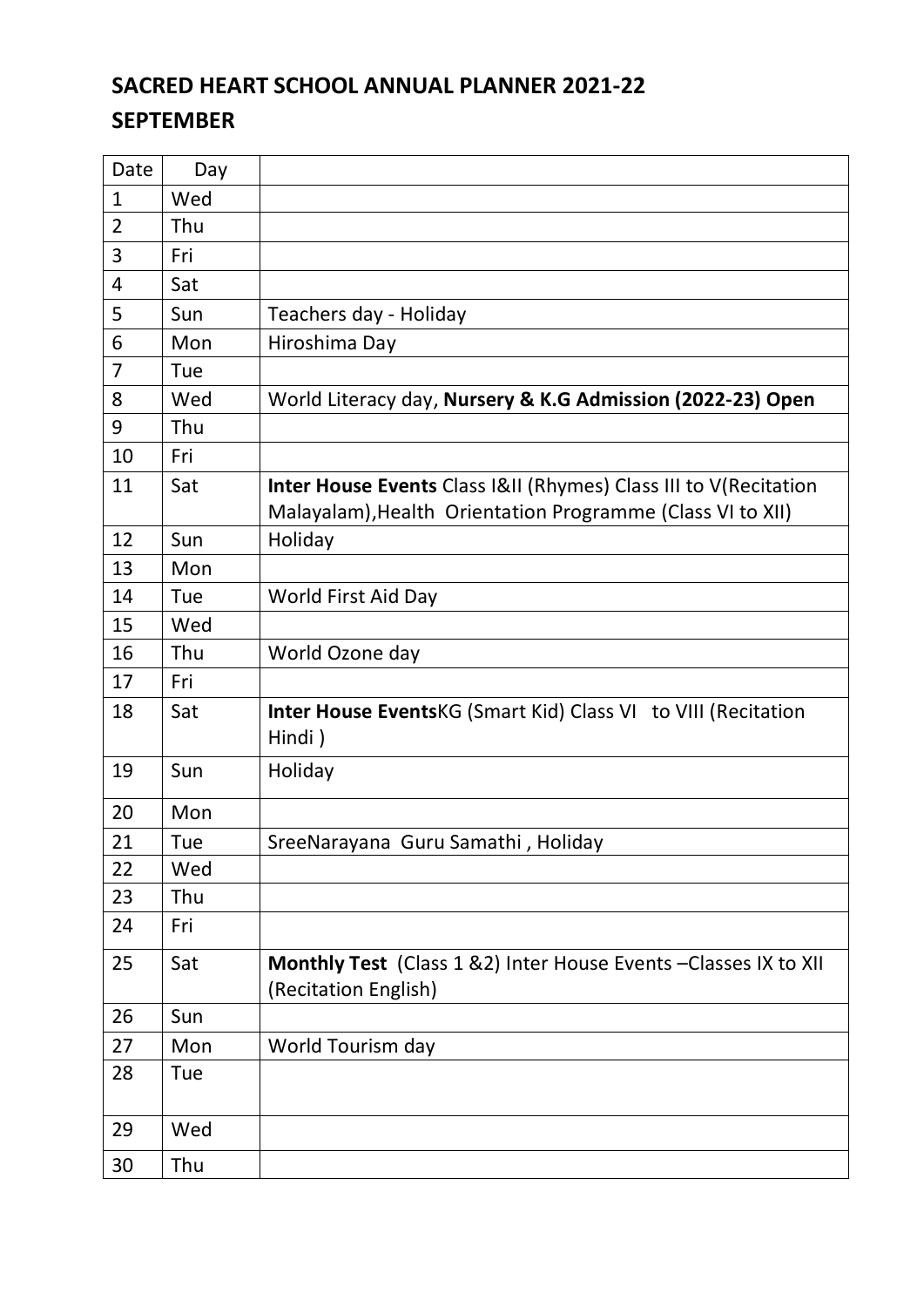# **SACRED HEART SCHOOL ANNUAL PLANNER 2021-22 OCTOBER**

| Date           | Day |                                                                                                                                          |
|----------------|-----|------------------------------------------------------------------------------------------------------------------------------------------|
| $\mathbf{1}$   | Fri |                                                                                                                                          |
| $\overline{2}$ | Sat | Gandhi Jayanti/ Holiday                                                                                                                  |
| 3              | Sun | Holiday                                                                                                                                  |
| 4              | Mon | First Term First Pre Board Exam Classes X & XII                                                                                          |
| 5              | Tue |                                                                                                                                          |
| 6              | Wed |                                                                                                                                          |
| $\overline{7}$ | Thu |                                                                                                                                          |
| 8              | Fri |                                                                                                                                          |
| 9              | Sat | Holiday                                                                                                                                  |
| 10             | Sun | Holiday                                                                                                                                  |
| 11             | Mon |                                                                                                                                          |
| 12             | Tue |                                                                                                                                          |
| 13             | Wed |                                                                                                                                          |
| 14             | Thu | MahaNavami/Holiday                                                                                                                       |
| 15             | Fri | Vijayadasami/Holiday                                                                                                                     |
| 16             | Sat |                                                                                                                                          |
| 17             | Sun | Holiday                                                                                                                                  |
| 18             | Mon |                                                                                                                                          |
| 19             | Tue |                                                                                                                                          |
| 20             | Wed |                                                                                                                                          |
| 21             | Thu |                                                                                                                                          |
| 22             | Fri |                                                                                                                                          |
| 23             | Sat | Inter House Events Classes 1 & 2 Crayon Colouring, 3 - 5<br>Recitation English, $6 - 8$ Recitation Malayalam, $9 - 12$ Water<br>Coloring |
| 24             | Sun |                                                                                                                                          |
| 25             | Mon | Monthly Test Classes 1& 2, First Term Second Pre Board Exam<br>Classes X and XII                                                         |
| 26             | Tue |                                                                                                                                          |
| 27             | Wed |                                                                                                                                          |
| 28             | Thu |                                                                                                                                          |
| 29             | Fri | Midterm Classes X & XII                                                                                                                  |
| 30             | Sat |                                                                                                                                          |
| 31             | Sun | Holiday                                                                                                                                  |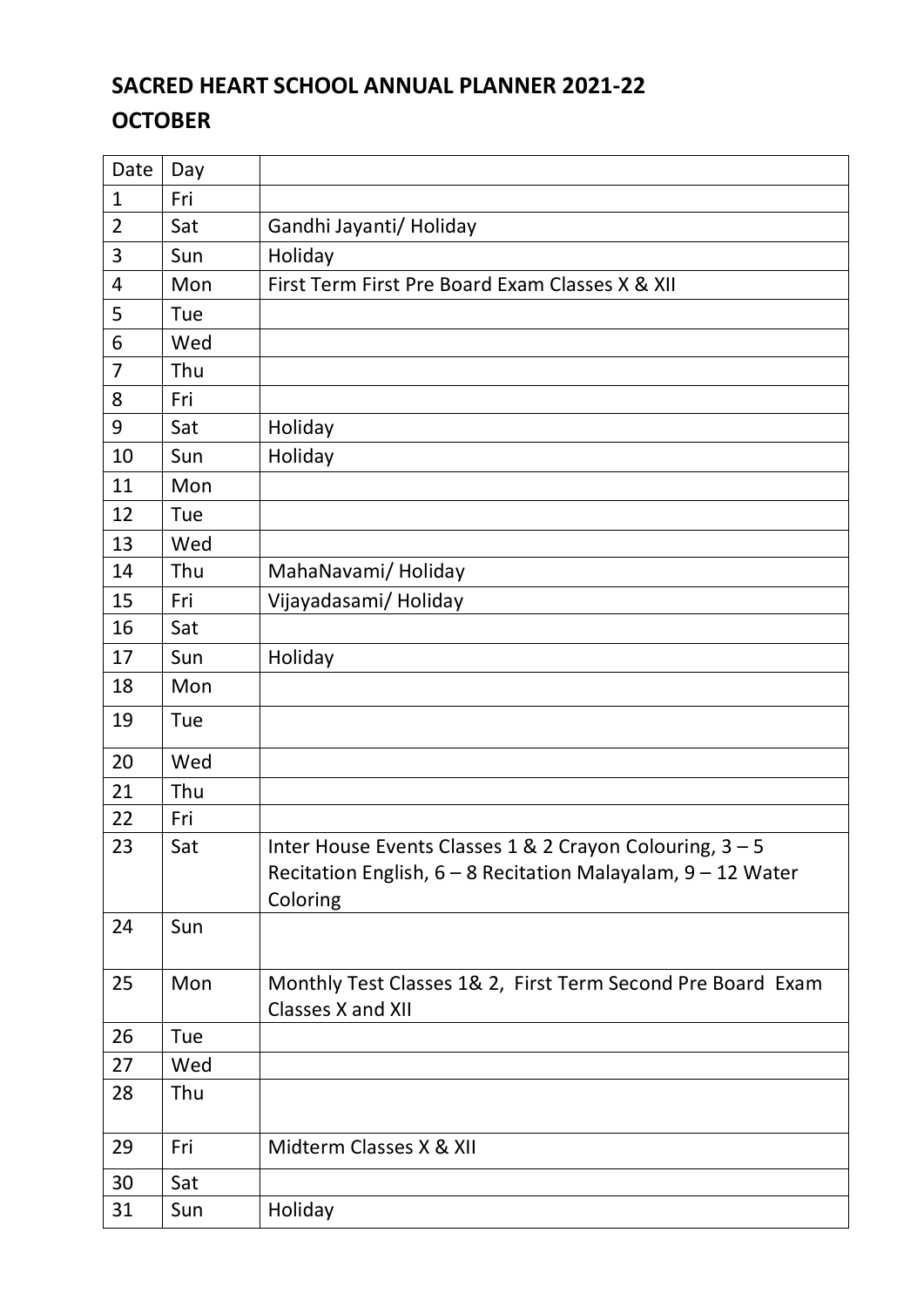# **SACRED HEART SCHOOL ANNUAL PLANNER 2021-22 NOVEMBER**

| Date           | Day |                                                               |
|----------------|-----|---------------------------------------------------------------|
| $\mathbf{1}$   | Mon | Mid Term exam (Classes 3 -8) (9,11)                           |
| 2              | Tue |                                                               |
| 3              | Wed |                                                               |
| 4              | Thu | Deepavali/Holiday                                             |
| 5              | Fri |                                                               |
| 6              | Sat |                                                               |
| $\overline{7}$ | Sun |                                                               |
| 8              | Mon | First Term Practicals Model Exam Classes X & XII              |
| 9              | Tue |                                                               |
| 10             | Wed |                                                               |
| 11             | Thu |                                                               |
| 12             | Fri |                                                               |
| 13             | Sat | Holiday                                                       |
| 14             | Sun | Children's Day / Holiday                                      |
| 15             | Mon |                                                               |
| 16             | Tue |                                                               |
| 17             | Wed |                                                               |
| 18             | Thu |                                                               |
| 19             | Fri | Monthly Test Classes 1 & 2                                    |
| 20             | Sat |                                                               |
| 21             | Sun |                                                               |
| 22             | Mon |                                                               |
| 23             | Tue |                                                               |
| 24             | Wed |                                                               |
| 25             | Thu |                                                               |
| 26             | Fri |                                                               |
| 27             | Sat | Inter House Events Classes 1 & 2 Singing Competition, 3 - 5   |
|                |     | Pencil Drawing, 6 - 8 Paper Collage, 9 - 12 Elocution English |
| 28             | Sun |                                                               |
| 29             | Mon |                                                               |
| 30             | Tue |                                                               |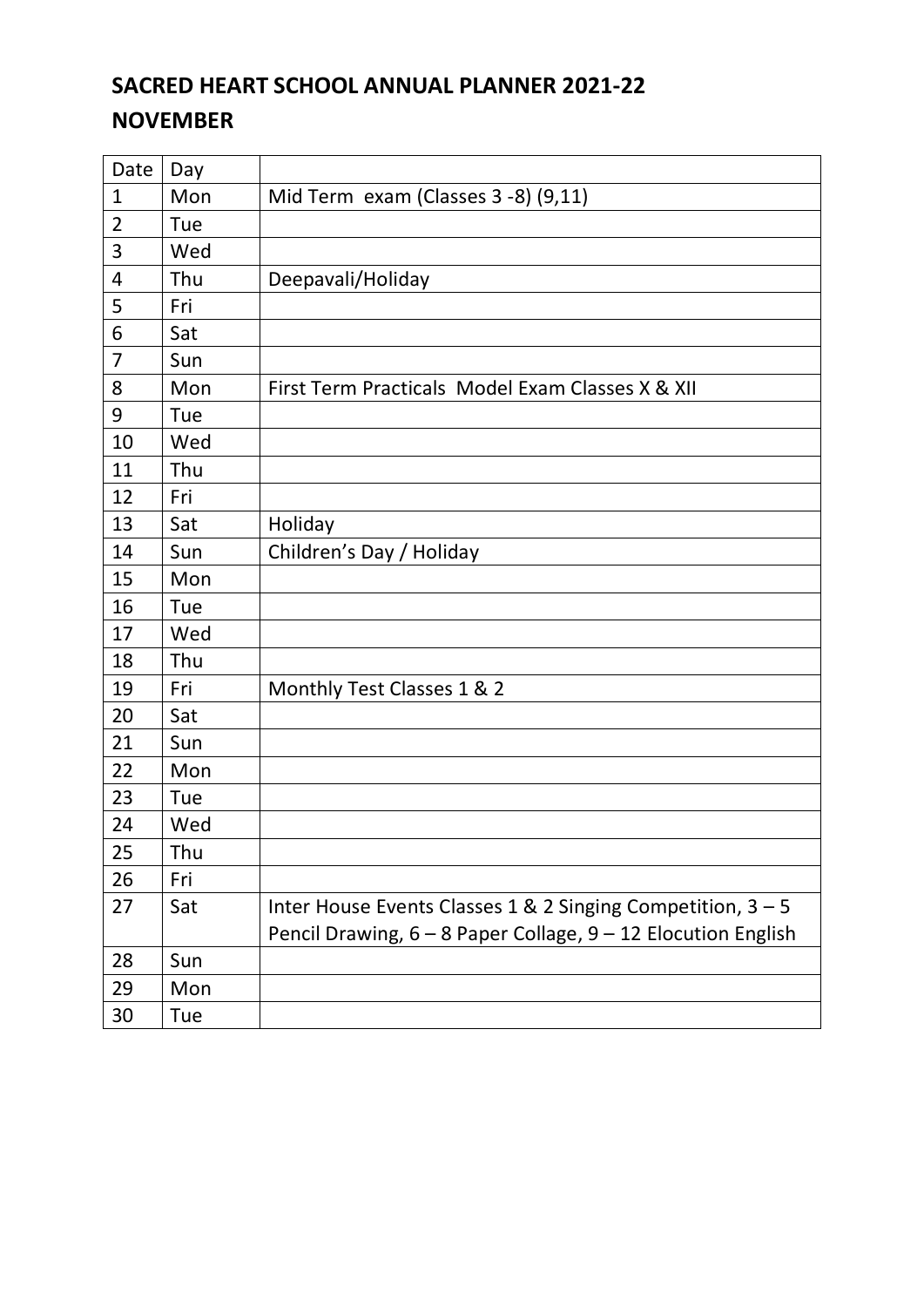# **SACRED HEART SCHOOL ANNUAL PLANNER 2021-22 DECEMBER**

| Date           | Day |                                      |
|----------------|-----|--------------------------------------|
| $\mathbf{1}$   | Wed | World Aids Day                       |
| $\overline{2}$ | Thu | <b>World Pollution Day</b>           |
| 3              | Fri |                                      |
| 4              | Sat |                                      |
| 5              | Sun | Holiday                              |
| 6              | Mon |                                      |
| $\overline{7}$ | Tue |                                      |
| 8              | Wed |                                      |
| 9              | Thu |                                      |
| 10             | Fri |                                      |
| 11             | Sat | Holiday                              |
| 12             | Sun | Holiday                              |
| 13             | Mon |                                      |
| 14             | Tue |                                      |
| 15             | Wed |                                      |
| 16             | Thu |                                      |
| 17             | Fri | Monthly test Classes 1 &2            |
| 18             | Sat |                                      |
| 19             | Sun | Holiday                              |
| 20             | Mon |                                      |
| 21             | Tue |                                      |
| 22             | Wed |                                      |
| 23             | Thu | School closes for Christmas holidays |
| 24             | Fri |                                      |
| 25             | Sat | Christmas/Holiday                    |
| 26             | Sun | Holiday                              |
| 27             | Mon |                                      |
| 28             | Tue |                                      |
| 29             | Wed |                                      |
| 30             | Thu |                                      |
| 31             | Fri |                                      |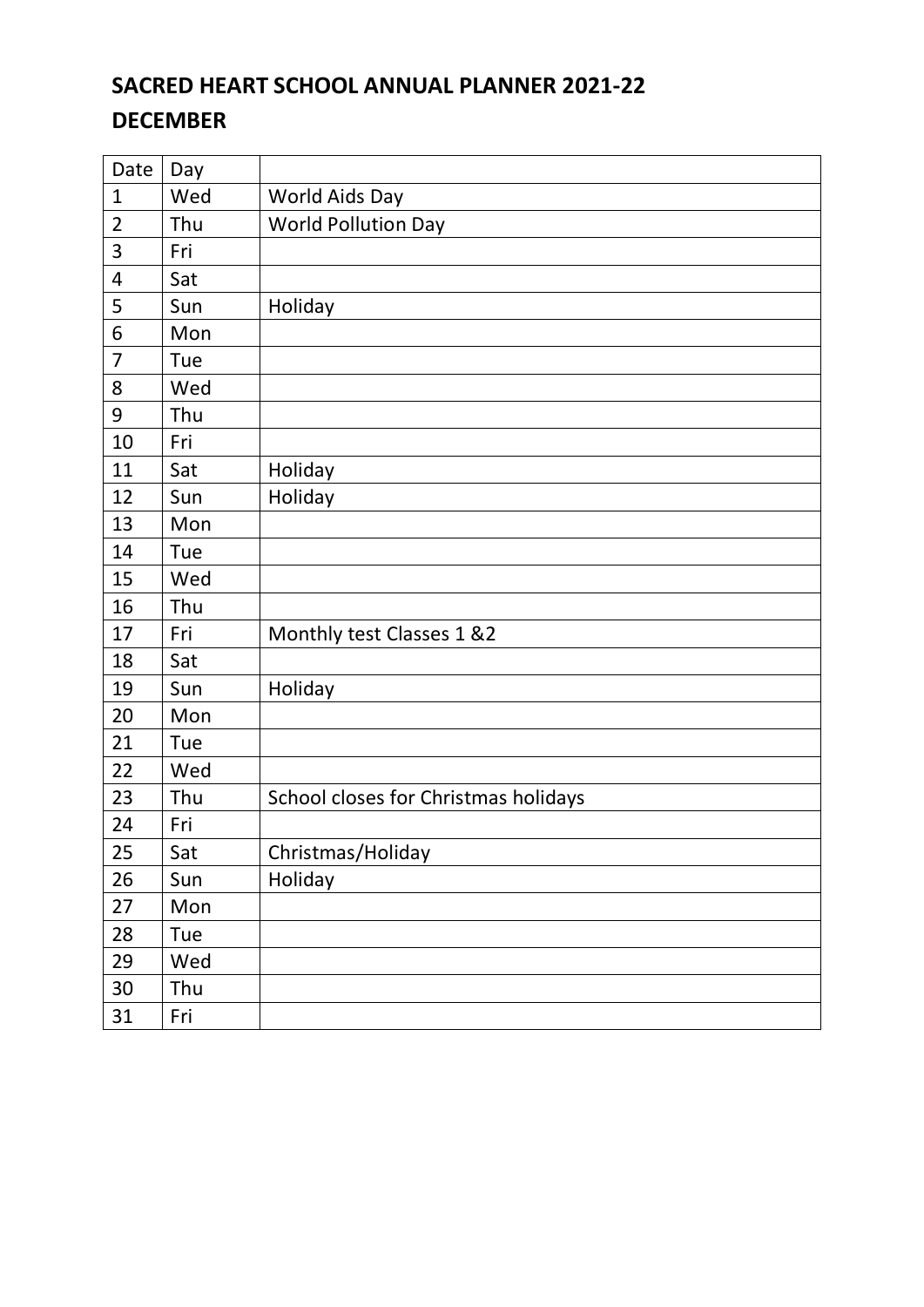### **SACRED HEART SCHOOL ANNUAL PLANNER 2021-22 JANUARY**

| Date           | Day |                                                             |
|----------------|-----|-------------------------------------------------------------|
| 1              | Sat | <b>New Year</b>                                             |
| 2              | Sun | MannamJayanti/Holiday                                       |
| 3              | Mon |                                                             |
| 4              | Tue |                                                             |
| 5              | Wed |                                                             |
| 6              | Thu |                                                             |
| $\overline{7}$ | Fri |                                                             |
| 8              | Sat |                                                             |
| 9              | Sun | Holiday                                                     |
| 10             | Mon | Post mid Term Classes 3 -8, 9 & 11                          |
| 11             | Tue |                                                             |
| 12             | Wed |                                                             |
| 13             | Thu |                                                             |
| 14             | Fri |                                                             |
| 15             | Sat | Holiday                                                     |
| 16             | Sun | Holiday                                                     |
| 17             | Mon |                                                             |
| 18             | Tue |                                                             |
| 19             | Wed |                                                             |
| 20             | Thu |                                                             |
| 21             | Fri |                                                             |
| 22             | Sat |                                                             |
| 23             | Sun |                                                             |
| 24             | Mon | Second Term First Pre Board Exam Classes X & XII            |
| 25             | Tue |                                                             |
| 26             | Wed | Republic Day/ Holiday                                       |
| 27             | Thu |                                                             |
| 28             | Fri |                                                             |
| 29             | Sat | Inter House Events Classes I & 2 Story telling, 3 - 5 Paper |
|                |     | Collage, $6 - 8$ Recitation English                         |
| 30             | Sun |                                                             |
| 31             | Mon | Monthly Test Classes 1&2                                    |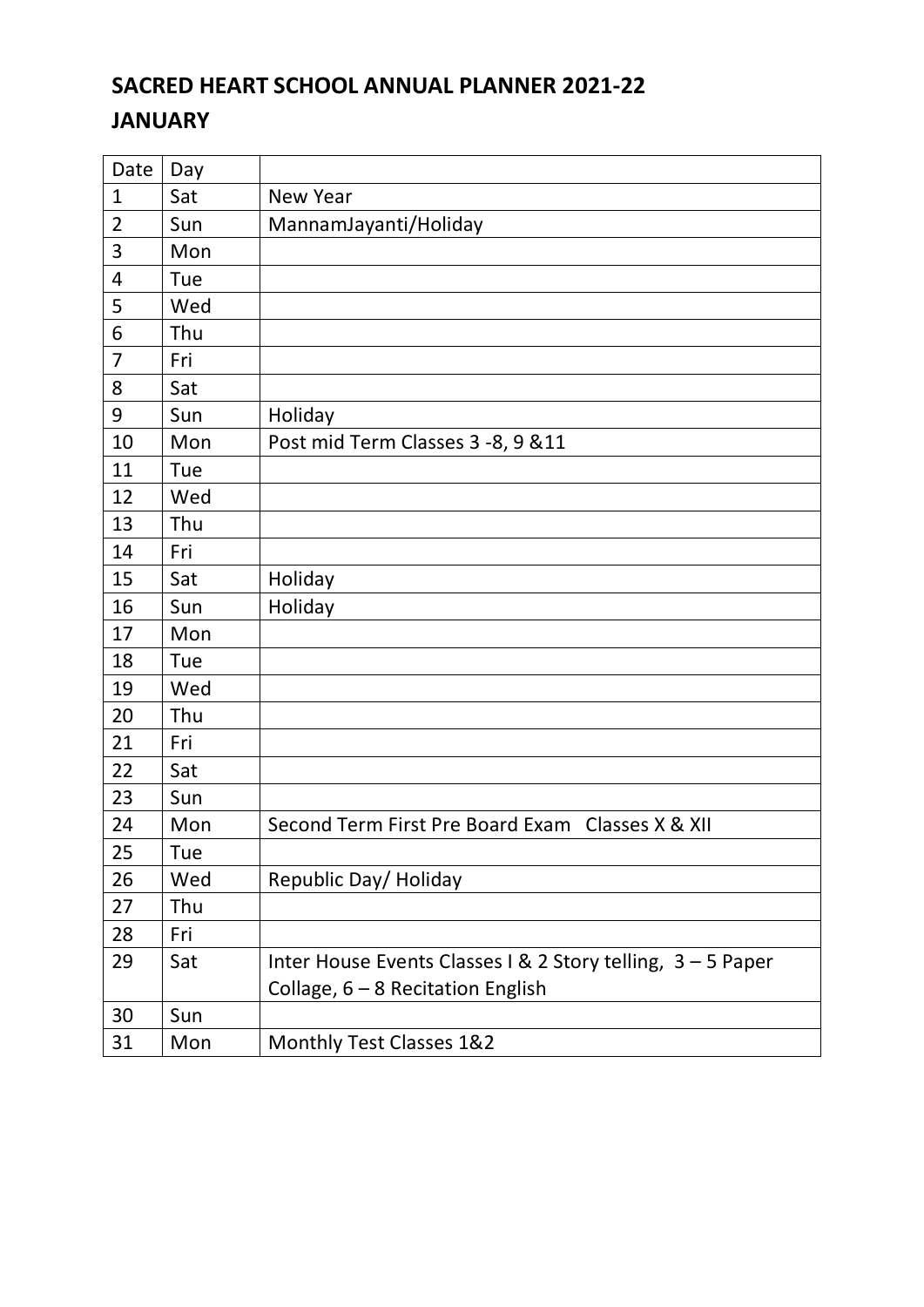# **SACRED HEART SCHOOL ANNUAL PLANNER 2021-22 FEBRUARY**

| Date                    | Day |                                                         |
|-------------------------|-----|---------------------------------------------------------|
| $\mathbf{1}$            | Tue |                                                         |
| $\overline{2}$          | Wed |                                                         |
| 3                       | Thu |                                                         |
| $\overline{\mathbf{4}}$ | Fri |                                                         |
| 5                       | Sat |                                                         |
| 6                       | Sun | Holiday                                                 |
| $\overline{7}$          | Mon |                                                         |
| 8                       | Tue |                                                         |
| 9                       | Wed |                                                         |
| 10                      | Thu |                                                         |
| 11                      | Fri |                                                         |
| 12                      | Sat | Holiday                                                 |
| 13                      | Sun | Holiday                                                 |
| 14                      | Mon |                                                         |
| 15                      | Tue |                                                         |
| 16                      | Wed |                                                         |
| 17                      | Thu |                                                         |
| 18                      | Fri | Second Term Second Pre Board Exam Classes X & XII       |
| 19                      | Sat |                                                         |
| 20                      | Sun | Holiday                                                 |
| 21                      | Mon |                                                         |
| 22                      | Tue |                                                         |
| 23                      | Wed |                                                         |
| 24                      | Thu |                                                         |
| 25                      | Fri |                                                         |
| 26                      | Sat | Inter House Events Classes 1&2 Drawing and Colouring    |
|                         |     | Classes $6 - 8$ Water<br>Classes $3 - 5$ Pencil Drawing |
|                         |     | Colouring                                               |
| 27                      | Sun | Holiday                                                 |
| 28                      | Mon | <b>National Science Day</b>                             |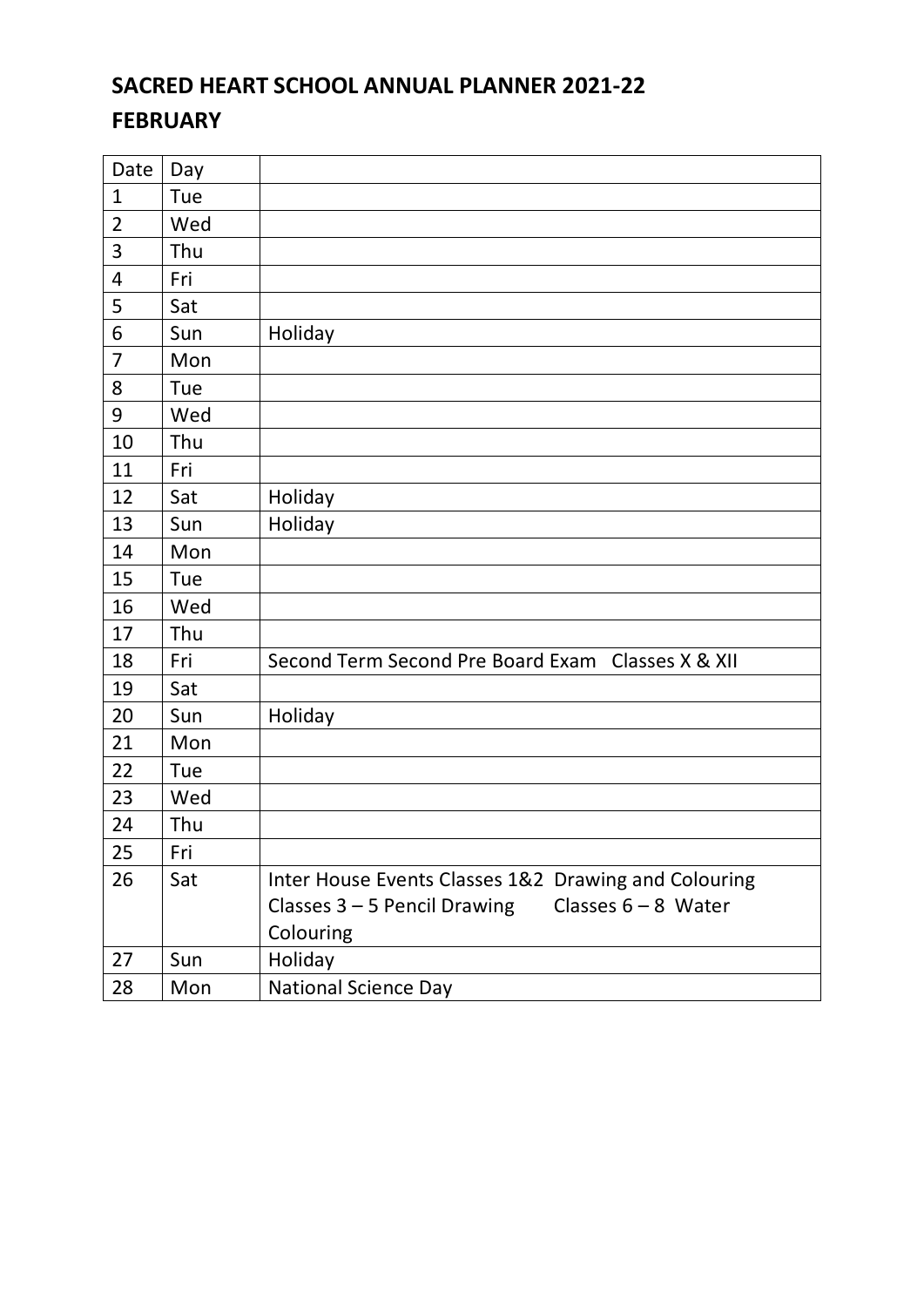# **SACRED HEART SCHOOL ANNUAL PLANNER 2021-22 MARCH**

| Date           | Day |                               |
|----------------|-----|-------------------------------|
| $\mathbf{1}$   | Tue | Maha Sivaratri/Holiday        |
| $\overline{2}$ | Wed | Annual Exam Classes IX and XI |
| 3              | Thu |                               |
| 4              | Fri |                               |
| 5              | Sat |                               |
| 6              | Sun | Holiday                       |
| $\overline{7}$ | Mon |                               |
| 8              | Tue | International Women's Day     |
| 9              | Wed |                               |
| 10             | Thu |                               |
| 11             | Fri |                               |
| 12             | Sat |                               |
| 13             | Sun |                               |
| 14             | Mon |                               |
| 15             | Tue |                               |
| 16             | Wed |                               |
| 17             | Thu |                               |
| 18             | Fri |                               |
| 19             | Sat |                               |
| 20             | Sun |                               |
| 21             | Mon | Annual Exam Classes 1 to 8    |
| 22             | Tue | World Water Day               |
| 23             | Wed |                               |
| 24             | Thu |                               |
| 25             | Fri |                               |
| 26             | Sat |                               |
| 27             | Sun |                               |
| 28             | Mon |                               |
| 29             | Tue |                               |
| 30             | Wed |                               |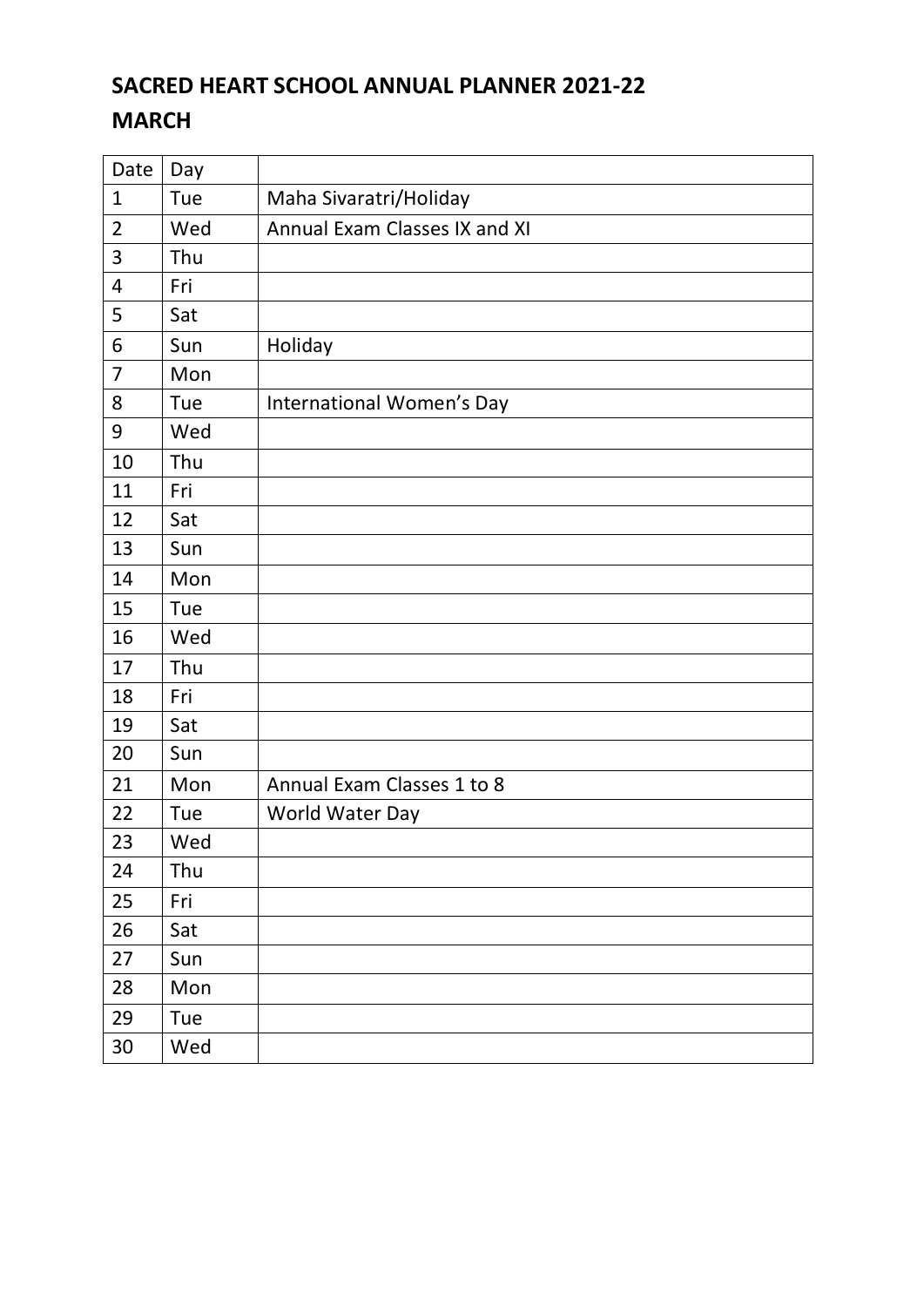# **SACRED HEART SCHOOL ANNUAL PLANNER 2021-22 APRIL**

| Date           | Day |                                                 |
|----------------|-----|-------------------------------------------------|
| $\mathbf 1$    | Fri |                                                 |
| $\overline{2}$ | Sat |                                                 |
| 3              | Sun | Holiday                                         |
| 4              | Mon |                                                 |
| 5              | Tue |                                                 |
| 6              | Wed |                                                 |
| 7              | Thu | World Health Day                                |
| 8              | Fri |                                                 |
| 9              | Sat | Holiday                                         |
| 10             | Sun | Holiday                                         |
| 11             | Mon |                                                 |
| 12             | Tue |                                                 |
| 13             | Wed |                                                 |
| 14             | Thu | Vishu/DrAmbedkarJayanti/Maundy Thursday/Holiday |
| 15             | Fri | Good Friday/Holiday                             |
| 16             | Sat | Holy Saturday/Holiday                           |
| 17             | Sun | Easter/Holiday                                  |
| 18             | Mon |                                                 |
| 19             | Tue |                                                 |
| 20             | Wed |                                                 |
| 21             | Thu |                                                 |
| 22             | Fri |                                                 |
| 23             | Sat |                                                 |
| 24             | Sun | Holiday                                         |
| 25             | Mon |                                                 |
| 26             | Tue |                                                 |
| 27             | Wed |                                                 |
| 28             | Thu |                                                 |
| 29             | Fri |                                                 |
| 30             | Sat |                                                 |